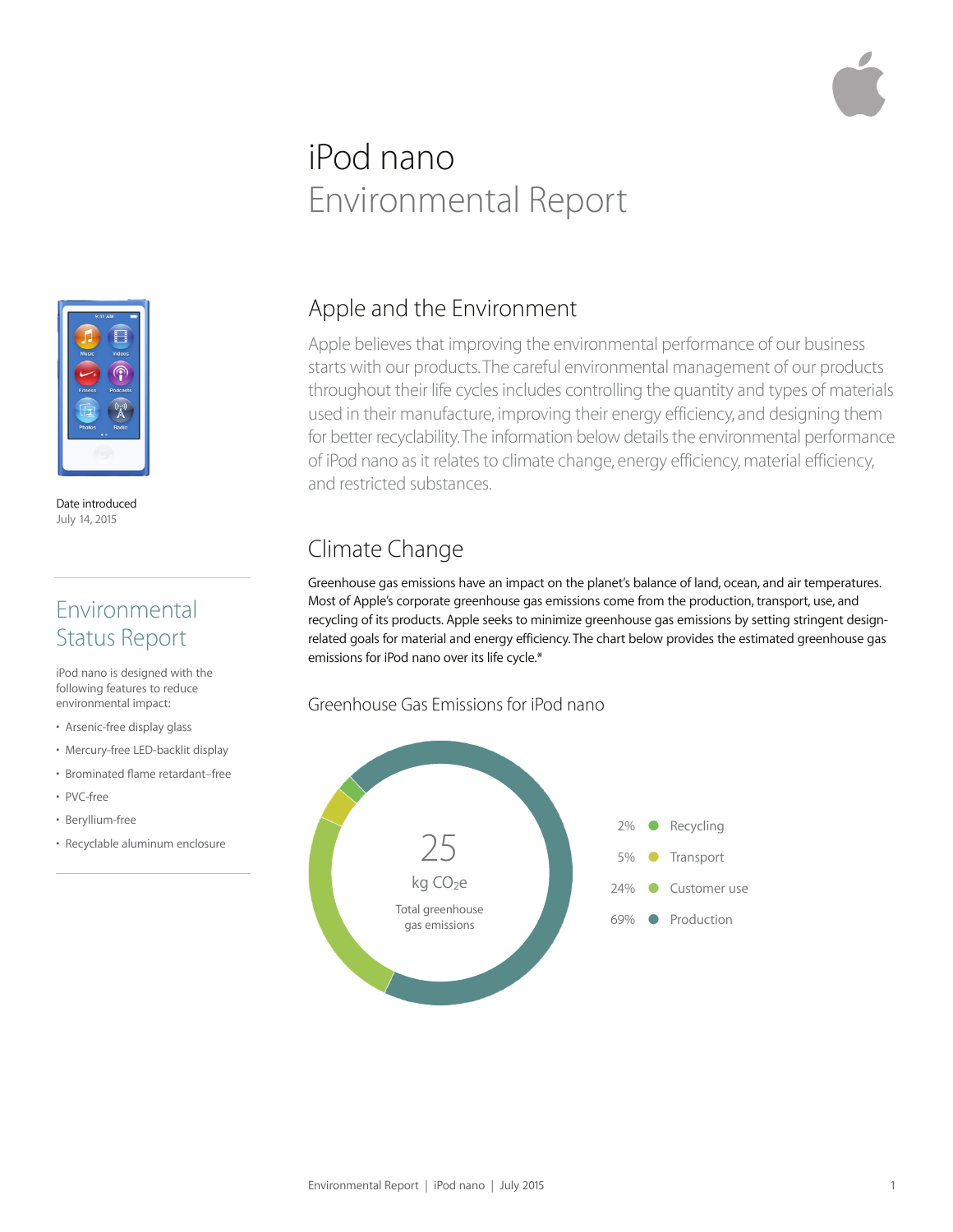

#### **Battery chemistry**

- Lithium-ion polymer
- Free of lead, cadmium, and mercury

## Energy Efficiency

iPod nano uses power-efficient components and software that intelligently manage power consumption. In addition, the Apple USB Power Adapter (sold separately) outperforms the strictest global energy efficiency standards for external power supplies. The following table details the energy efficiency of the Apple USB Power Adapter.

#### Energy Efficiency of the Apple USB Power Adapter

| Mode                     | 100V   | 115V   | 230V   |
|--------------------------|--------|--------|--------|
| Power adapter no-load    | 0.011W | 0.011W | 0.011W |
| Power adapter efficiency | 75.0%  | 75.0%  | 74.0%  |

### Material Efficiency

Apple's ultracompact product and packaging designs lead the industry in material efficiency. Reducing the material footprint of a product helps maximize shipping efficiency. It also helps reduce the energy consumed during production and material waste generated at the end of the product's life. The iPod nano enclosure is made of aluminum and other materials highly desired by recyclers. The chart below details the materials used in iPod nano.

#### Material Use for iPod nano

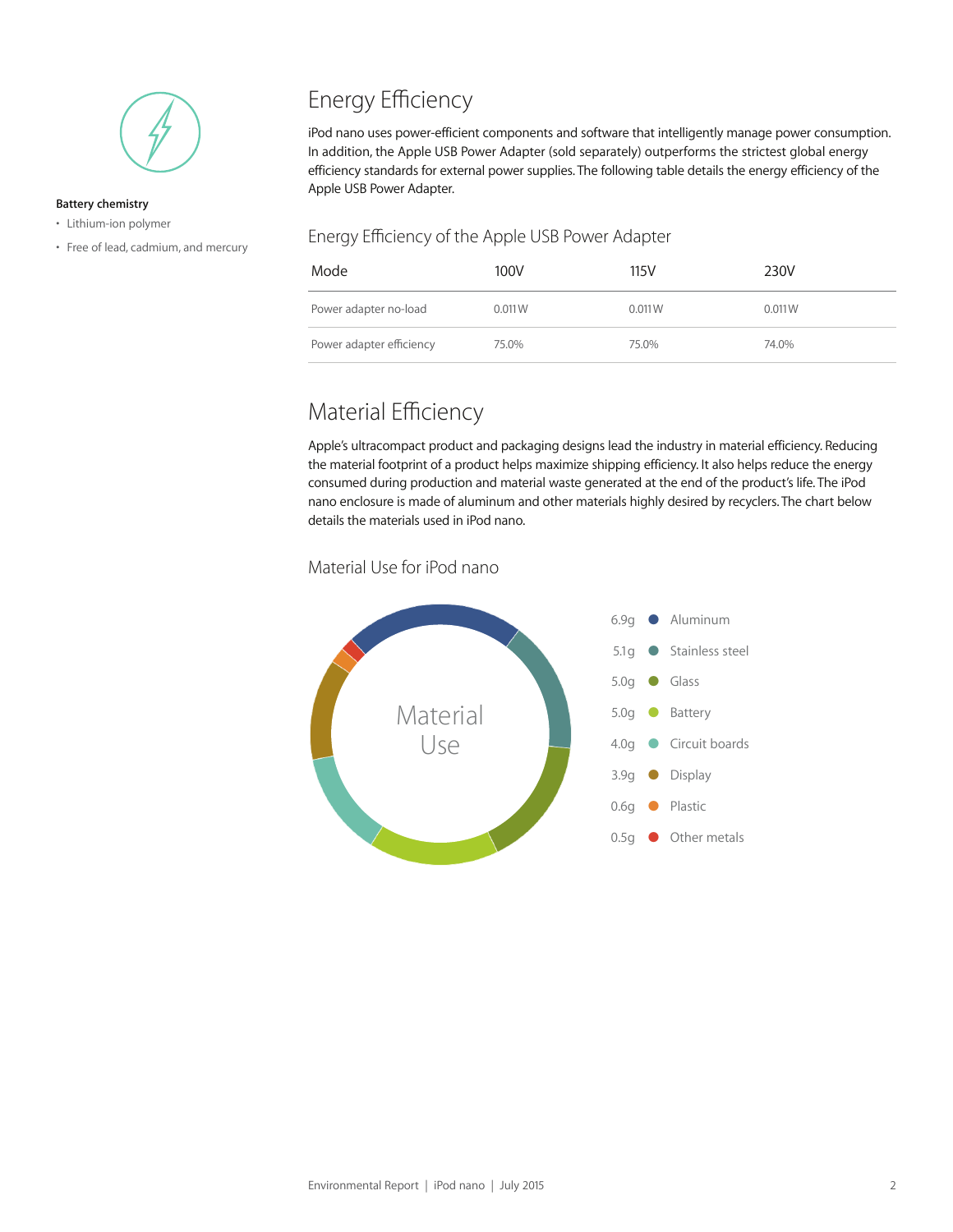

The retail packaging for iPod nano consumes 64 percent less volume, and is 32 percent lighter than the first-generation iPod nano packaging.

### Packaging

iPod nano packaging is extremely material efficient, allowing more units to be transported in a single shipping container. The following table details the materials used in iPod nano packaging.

#### Packaging Breakdown for iPod nano

| Material                                       | Retail box | Retail and shipping box |
|------------------------------------------------|------------|-------------------------|
| Paper (corrugate, paperboard, molded fiber) 7g |            | 117 g                   |
| Polycarbonate                                  | 47q        | 47q                     |
| Other plastics                                 | 1g         | 1q                      |

#### Restricted Substances

Apple has long taken a leadership role in restricting harmful substances from its products and packaging. As part of this strategy, all Apple products comply with the strict European Directive on the Restriction of the Use of Certain Hazardous Substances in Electrical and Electronic Equipment, also known as the RoHS Directive. Examples of materials restricted by RoHS include lead, mercury, cadmium, hexavalent chromium, and the brominated flame retardants (BFRs) PBB and PBDE. iPod nano goes even further than the requirements of the RoHS Directive by incorporating the following more aggressive restrictions:

- Arsenic-free display glass
- Mercury-free LED-backlit display
- BFR-free
- PVC-free
- Beryllium-free



#### Recycling

Through ultra-efficient design and the use of highly recyclable materials, Apple has minimized material waste at the product's end of life. In addition, Apple offers and participates in various product take-back and recycling programs in 99 percent of the regions where Apple products are sold. All products are processed in the country or region in which they are collected. For more information on how to take advantage of these programs, visit www.apple.com/recycling.